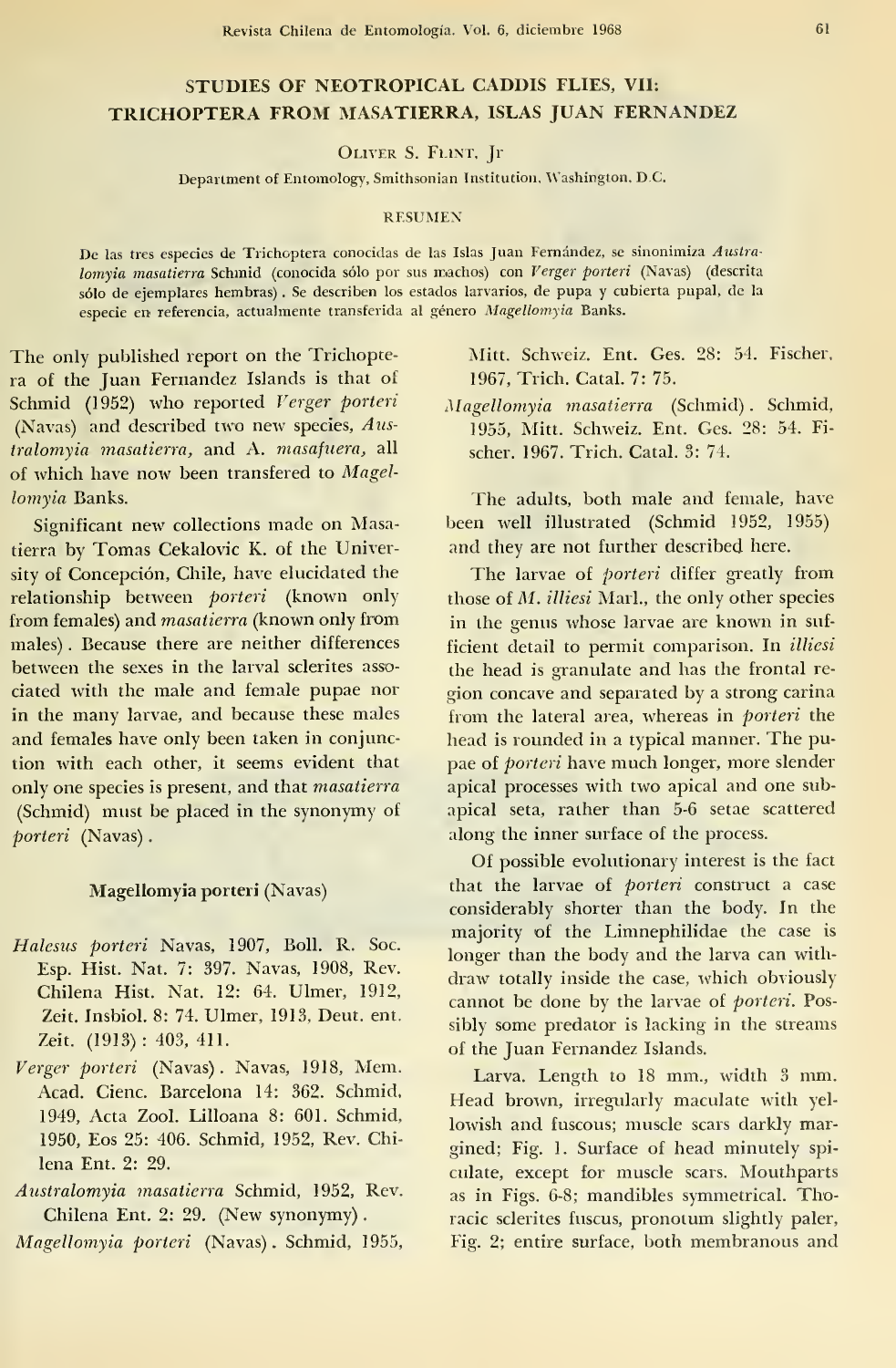

EXPLANATION OF ILLUSTRATIONS

Figs. 1-4. Magellomyia porteri (Nav.) . 1, larval head, anterior. 2, larval thorax, dorsal. 3, larval tenth seg. ment, ventral. 4, larva and case, lateral (drawn by Elsie H. Froeschner)

Figs. 5-15. Magellomyia porteri (Nav.) . 5, larval ninth tergum, dorsal. 6, larval maxillolabium, ventral. 7. larval labrum, dorsal. 8, larval mandible, ventral. 9, larval hind fémur and trochanter, posterior. 10, larval mid fémur and trochanter, posterior. 11, larval fore femur and trochanter, posterior. 12, pupal mandible, dorsal. 13, pupal apical processes, dorsal. 14, pupal la brum, dorsal. 15, pupal hook plates, dorsal (indicating segment and anterior or posterior position).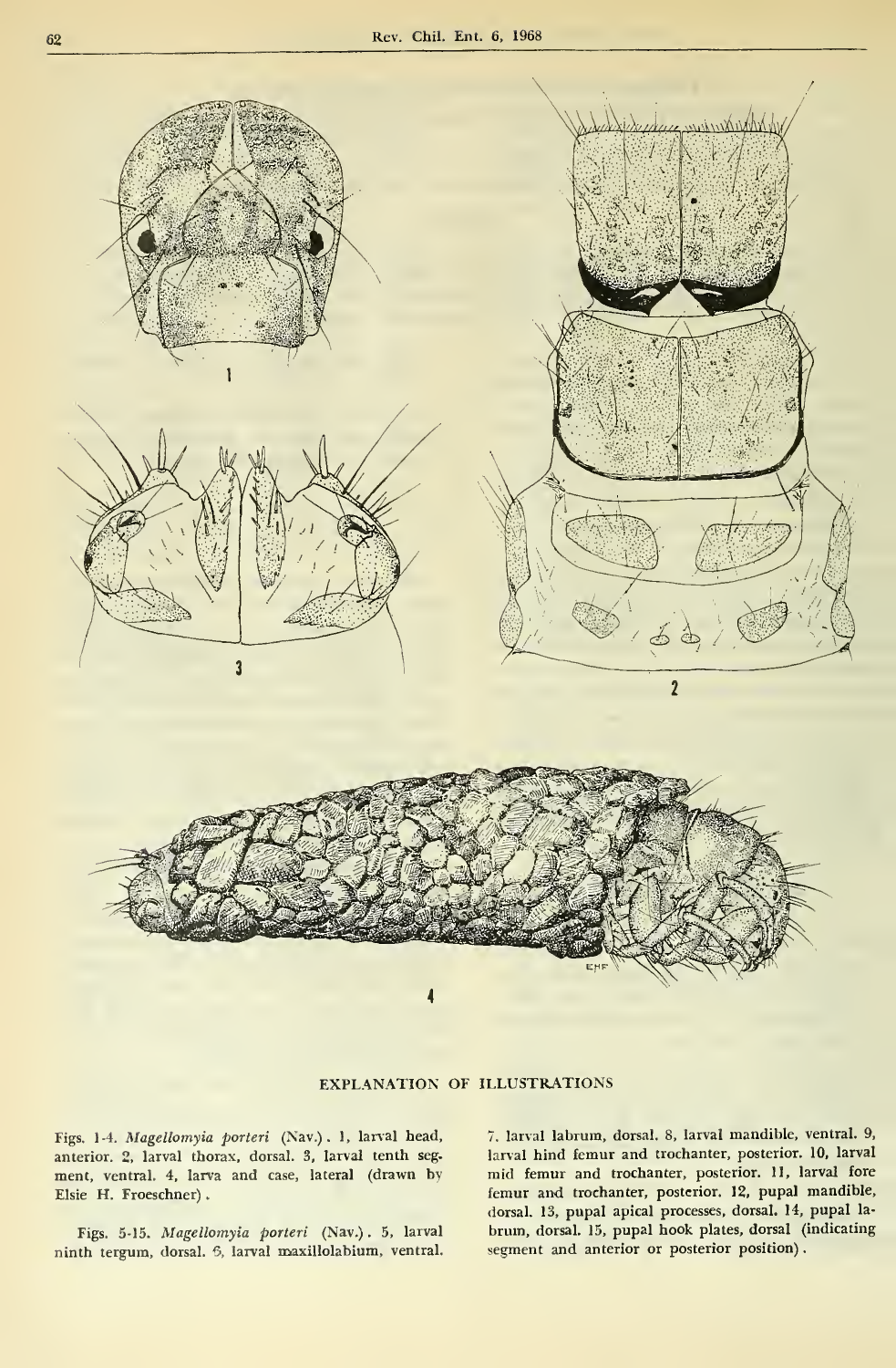